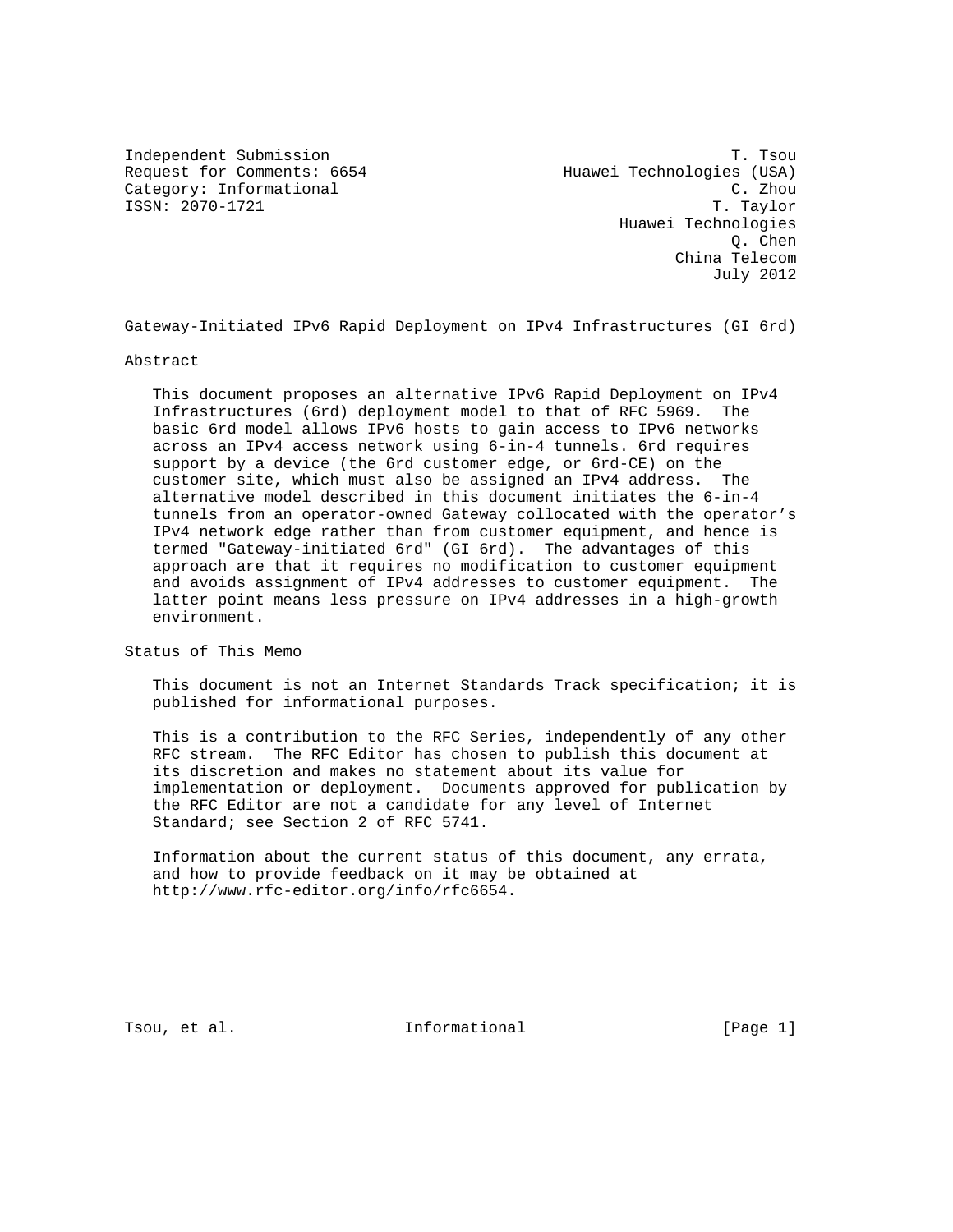Copyright Notice

 Copyright (c) 2012 IETF Trust and the persons identified as the document authors. All rights reserved.

 This document is subject to BCP 78 and the IETF Trust's Legal Provisions Relating to IETF Documents (http://trustee.ietf.org/license-info) in effect on the date of publication of this document. Please review these documents carefully, as they describe your rights and restrictions with respect to this document.

# Table of Contents

## 1. Introduction

 6rd [RFC5969] provides a transition tool for connecting IPv6 devices across an IPv4 network to an IPv6 network, at which point the packets can be routed natively. The network topology is shown in Figure 1.



Figure 1: 6rd Deployment Topology

 In Figure 1, the CE is the customer edge router. It is provisioned with a delegated IPv6 prefix, but it is also configured with an IPv4 address so that it is reachable through the IPv4 network. If a public IPv4 address is provisioned to every customer, it will aggravate the pressure due to the IPv4 address shortage for operators

Tsou, et al. The informational The Informational [Page 2]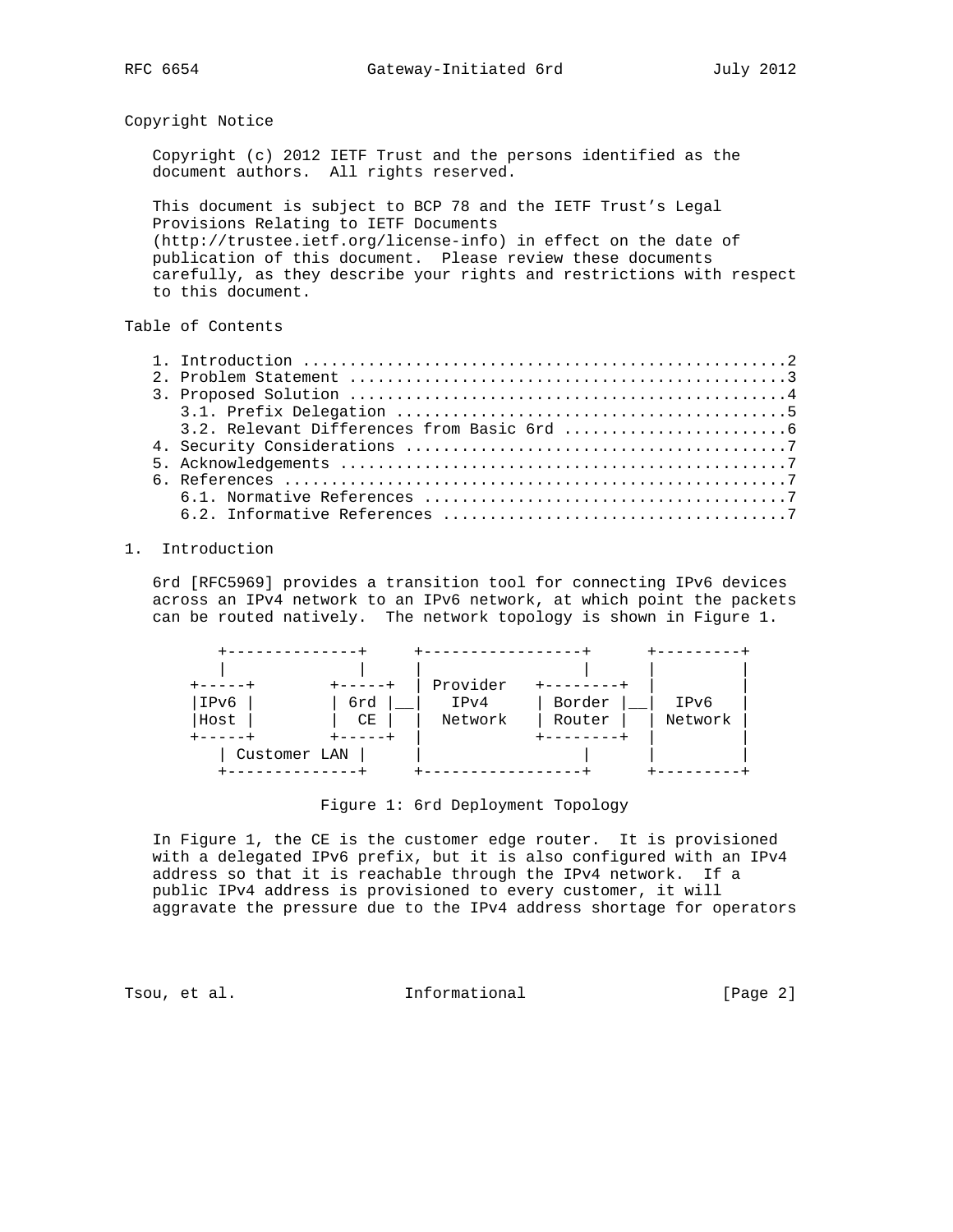faced with a high rate of growth in the number of broadband subscribers to their network. The use of private addresses with 6rd avoids this particular difficulty but brings other complications.

2. Problem Statement

 Consider an operator facing a high subscriber growth rate. As a result of this growth rate, the operator faces pressure on its stock of available public IPv4 addresses. For this reason, the operator is motivated to offer IPv6 access as quickly as possible. Figure 2 shows the sort of network situation envisioned in the present document.

| Host     |    |         |    |          |  |
|----------|----|---------|----|----------|--|
|          |    | Metro   |    | Backbone |  |
| CPE      | GW | Network | BR | Network  |  |
|          |    | (IPv4)  |    | (IPv6)   |  |
| $Host$ / |    |         |    |          |  |
|          |    |         |    |          |  |

 Host = IPv6 customer host device CPE = customer edge device (customer-provided) GW = provider edge device (Gateway) BR = border router (dual stack)

Specialized GW and BR functions are described in the next section.

Figure 2: Typical Network Scenario for IPv6 Transition

 The backbone network will be the first part of the operator's network to support IPv6. The metro network is not so easily upgraded to support IPv6, since many devices need to be modified and there may be some impact to existing services. Thus, any means of providing IPv6 access has to minimize the changes required to devices in the metro network.

 In contrast to the situation described for basic 6rd [RFC5569], the operator is assumed to have no control over the capabilities of the IP devices on the customer premises. As a result, the operator cannot assume that any of these devices are capable of supporting 6rd.

 If the customer equipment is in bridged mode and IPv6 is deployed to sites via a Service Provider's (SP's) IPv4 network, the IPv6-only host needs an IPv6 address to visit the IPv6 service. In this scenario, 6to4 [RFC3056] or 6rd can be used. However, each IPv6-only

Tsou, et al. The informational Transformational [Page 3]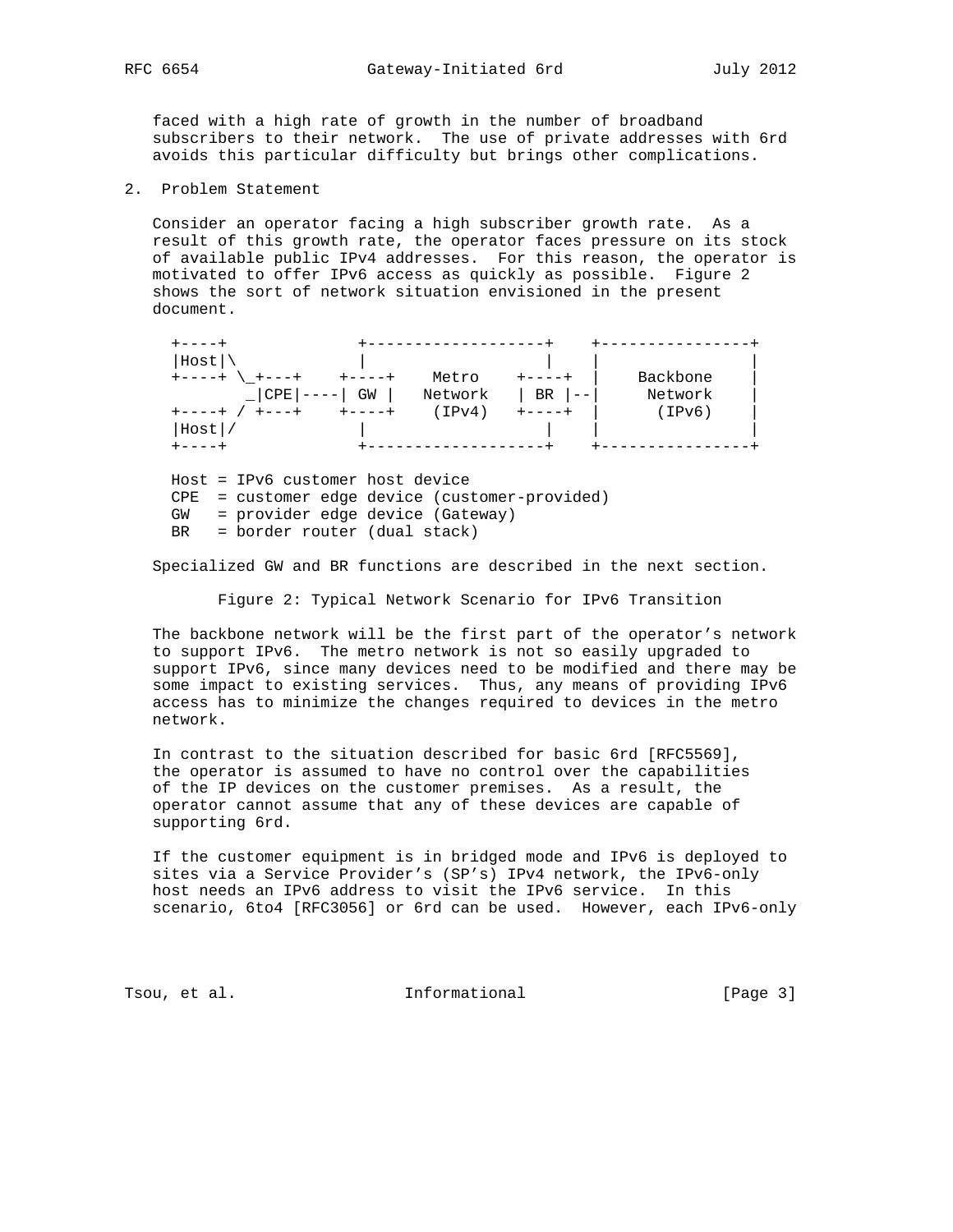host may need one corresponding IPv4 address when using a public IPv4 address in 6to4 or 6rd, which puts great address pressure on the operators.

 If the CPE in the above figure is acting in bridging mode, each host behind it needs to be directly assigned an IPv6 prefix so it can access IPv6 services. If the CPE is acting in routing mode, only the CPE needs to be assigned an IPv6 prefix, and it delegates prefixes to the hosts behind it.

 If the Gateway supports IPv4 only, then an IPv4 address must also be assigned to each host (bridging mode) or to the CPE (routing mode). Both of these cases, but the bridging mode in particular, put pressure on the provider's stock of IPv4 addresses.

 If the Gateway is dual stack, an arrangement may be possible whereby all communication between the Gateway and the customer site uses IPv6 and the need to assign IPv4 addresses to customer devices is avoided. A possible solution is presented in the next section.

### 3. Proposed Solution

 For basic 6rd [RFC5969], the 6rd CE initiates the 6-in-4 tunnel to the dual-stack border router (i.e., the 6rd Border Relay in 6rd terminology) to carry its IPv6 traffic. To avoid the requirement for customer premises equipment to fulfill this role, it is necessary to move the tunneling function to a network device. This document identifies a functional element, termed the 6rd Gateway, to perform this task. In what follows, the 6rd Gateway and 6rd Border Relay are referred to simply as the Gateway and Border Relay, respectively.

The functions of the Gateway are as follows:

- o to generate and allocate Gateway-initiated 6rd delegated prefixes for IPv6-capable customer devices, as described in Section 3.1;
- o to forward outgoing IPv6 packets through a tunnel to a Border Relay, which extracts and forwards them to an IPv6 network as for 6rd;
- o to extract incoming IPv6 packets tunneled from the Border Relay and forward them to the correct user device.

 In the proposed solution, there is only one tunnel initiated from each Gateway to the Border Relay, which greatly reduces the number of tunnels the Border Relay has to handle. The deployment scenario consistent with the problem statement in Section 2 collocates the Gateway with the IP edge of the access network. This is shown in

Tsou, et al. 10. Informational 1. The same state of  $[Page 4]$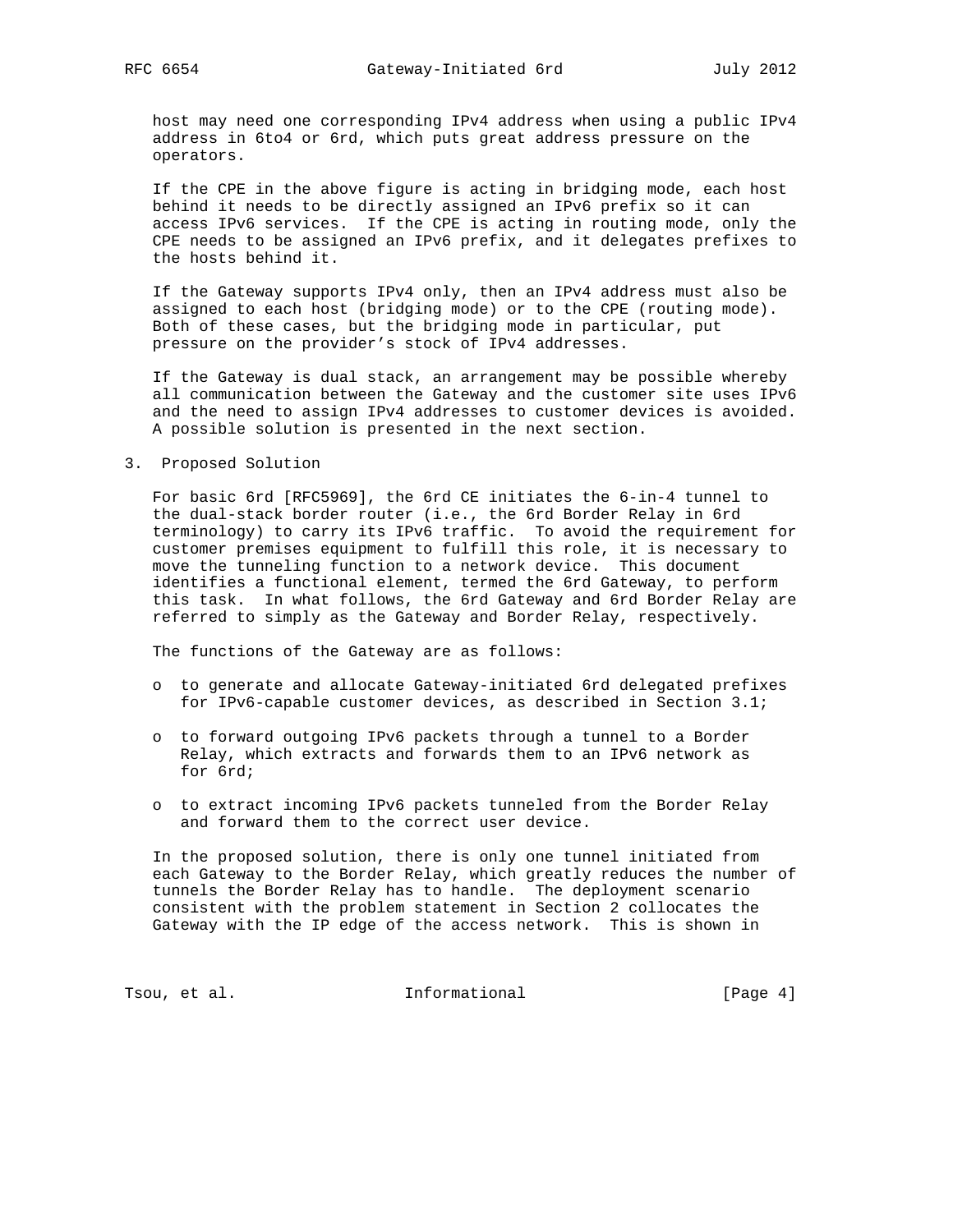Figure 2 and is the typical placement of the Broadband Network Gateway (BNG) in a fixed broadband network. By assumption, the metro network beyond the BNG is IPv4. Transport between the customer site and the Gateway is over Layer 2.

The elements of the proposed solution are as follows:

- o The IPv6 prefix assigned to the customer site contains the compressed IPv4 address of the network-facing side of the Gateway, plus a manually provisioned or Gateway-generated customer site identifier. This is illustrated in Figure 3.
- o The Border Relay is able to route incoming IPv6 packets to the correct Gateway by extracting the compressed Gateway address from the IPv6 destination address of the incoming packet, expanding it to a full 32-bit IPv4 address, and setting it as the destination address of the encapsulated packet.
- o The Gateway can route incoming packets to the correct link after decapsulation using a mapping from either the full IPv6 prefix or the customer site identifier extracted from that prefix to the appropriate link.
- 3.1. Prefix Delegation

 Referring back to Figure 2, prefix assignment to the customer equipment occurs in the normal fashion through the Gateway/IP edge, using either DHCPv6 or Stateless Address Autoconfiguration (SLAAC). Figure 3 illustrates the structure of the assigned prefix, and how the components are derived, within the context of a complete address.

Figure 3: Gateway-Initiated 6rd Address Format for a Customer Site

Tsou, et al. The informational Transformational [Page 5]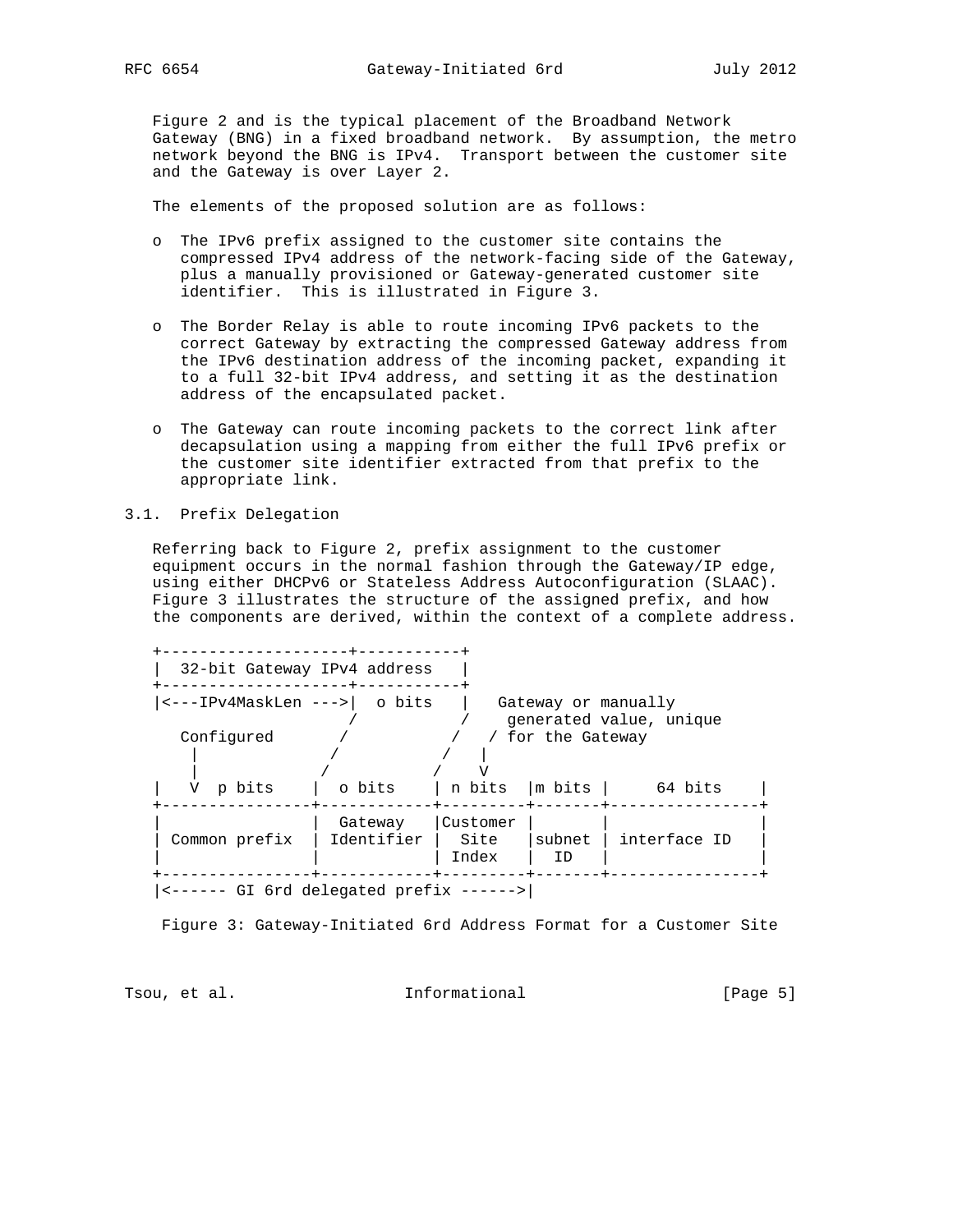The common prefix, i.e., the first p bits of the GI 6rd delegated prefix, is configured in the Gateway. This part of the prefix is common across multiple customers and multiple Gateways. Multiple common prefix values may be used in a network either for service separation or for scalability.

 The Gateway Identifier is equal to the o low-order bits of the Gateway IPv4 address on the virtual link to the Border Relay. The number of bits o is equal to (32 - IPv4MaskLen), where the latter is the length of the IPv4 prefix from which the Gateway IPv4 addresses are derived. The value of IPv4MaskLen is configured in both the Gateways and the Border Relays.

 The Customer Site Index is effectively a sequence number assigned to an individual customer site served by the Gateway. The value of the index for a given customer site must be unique across the Gateway. The length n of the Customer Site Index is provisioned in the Gateway and must be large enough to accommodate the number of customer sites that the Gateway is expected to serve.

 To give a numerical example, consider a 6rd domain containing ten million IPv6-capable customer devices (a rather high number given that 6rd is meant for the early stages of IPv6 deployment). The estimated number of 6rd Gateways needed to serve this domain would be on the order of 3,300, each serving 30,000 customer devices. Assuming best-case compression for the Gateway addresses, the Gateway Identifier field has length  $o = 12$  bits. If  $6$ -in-4 tunneling is being used, this best case is more likely to be achievable than it would be if the IPv4 addresses belonged to the customer devices. The customer device index, which is a more controllable parameter, has length n = 15 bits.

 Overall, these figures suggest that the length p of the common prefix can be 29 bits for a /56 delegated prefix, or 21 bits if /48 delegated prefixes need to be allocated.

3.2. Relevant Differences from Basic 6rd

 A number of the points in [RFC5969] apply, with the simple substitution of the Gateway for the 6rd CE. When it comes to configuration, the definition of IPv4MaskLen changes, and there are other differences as indicated in the previous section. Since special configuration of customer equipment is not required, the 6rd DHCPv6 option is inapplicable.

 Since the link for the customer site to the network now extends only as far as the Gateway, Neighbor Unreachability Detection on the part of customer devices is similarly limited in scope.

Tsou, et al. The informational The Informational [Page 6]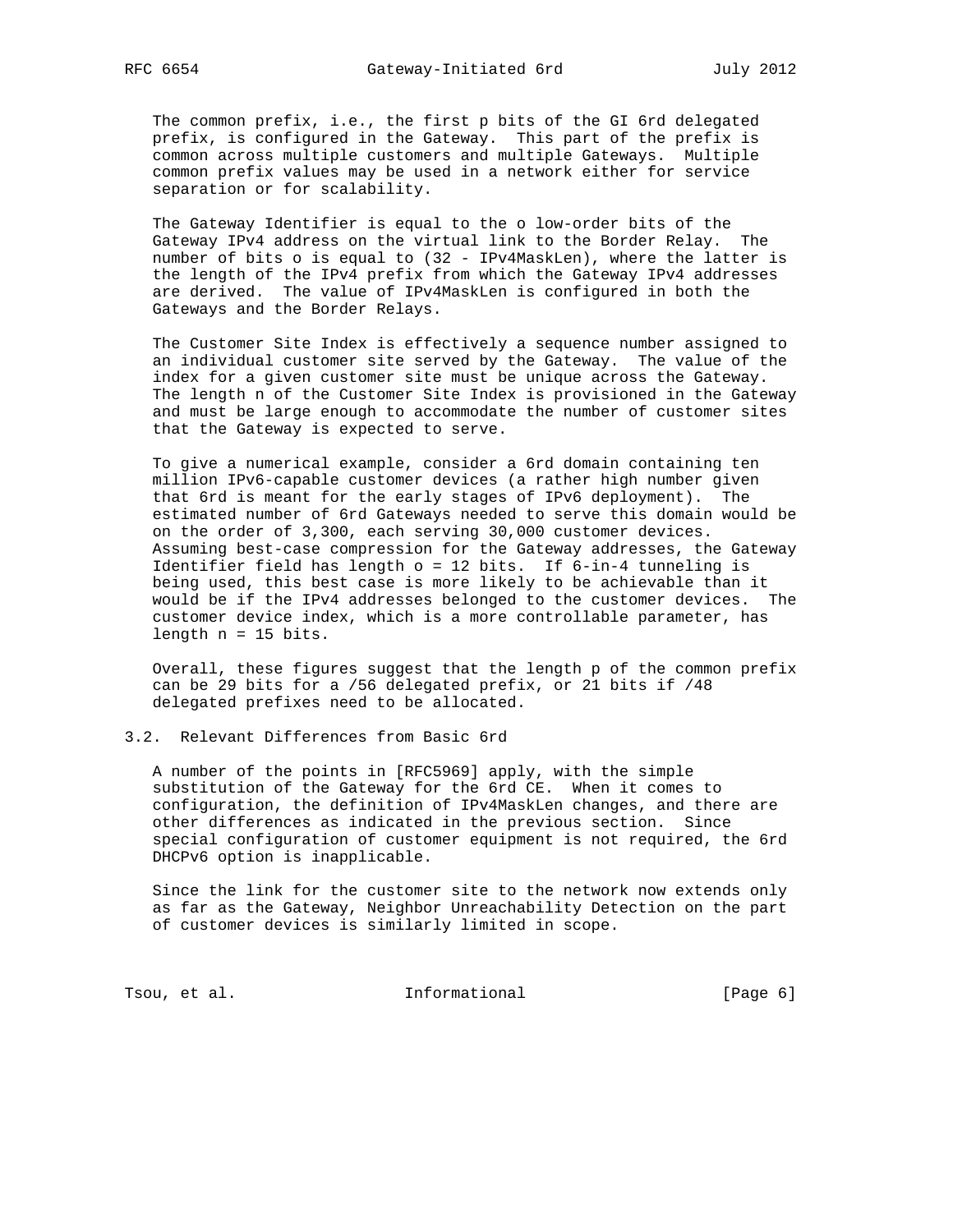## 4. Security Considerations

 No further security considerations are raised in this document to those described in the Security Considerations section of [RFC5969].

5. Acknowledgements

 Thanks to Ole Troan for his technical comments on an early version of this document.

- 6. References
- 6.1. Normative References

 [RFC5969] Townsley, W. and O. Troan, "IPv6 Rapid Deployment on IPv4 Infrastructures (6rd) -- Protocol Specification", RFC 5969, August 2010.

6.2. Informative References

- [RFC3056] Carpenter, B. and K. Moore, "Connection of IPv6 Domains via IPv4 Clouds", RFC 3056, February 2001.
- [RFC5569] Despres, R., "IPv6 Rapid Deployment on IPv4 Infrastructures (6rd)", RFC 5569, January 2010.

Tsou, et al. 10. Informational 1. The same set of  $[Page 7]$